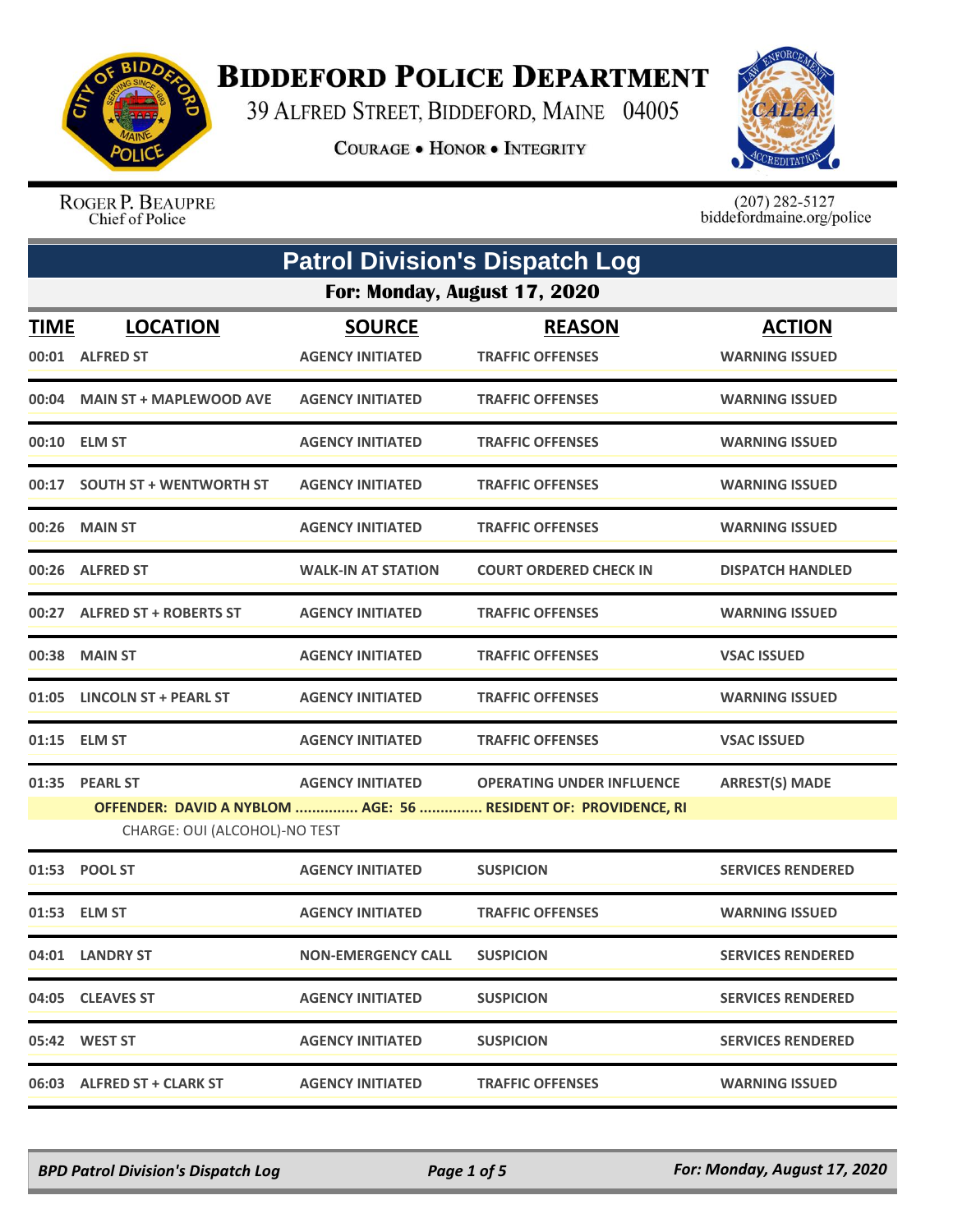| <b>TIME</b> | <b>LOCATION</b>                                                                                     | <b>SOURCE</b>                     | <b>REASON</b>                                                     | <b>ACTION</b>                |  |
|-------------|-----------------------------------------------------------------------------------------------------|-----------------------------------|-------------------------------------------------------------------|------------------------------|--|
|             | 07:12 FALCON RDG                                                                                    | E-911 CALL                        | 911 MISUSE                                                        | <b>SERVICES RENDERED</b>     |  |
|             | 07:29 SUMMER ST                                                                                     | <b>AGENCY INITIATED</b>           | <b>PARKING COMPLAINT</b>                                          | <b>VEHICLE TOWED</b>         |  |
| 07:37       | <b>MAY ST</b>                                                                                       | <b>AGENCY INITIATED</b>           | <b>TRAFFIC OFFENSES</b>                                           | <b>VSAC ISSUED</b>           |  |
|             | 07:47 ALFRED ST                                                                                     | <b>NON-EMERGENCY CALL</b>         | <b>TRESPASSING</b>                                                | <b>CITATION ISSUED</b>       |  |
|             | <b>CHARGE: PUBLIC URINATION OR DEFECATION</b><br><b>CHARGE: CRIMINAL TRESPASS</b>                   |                                   | OFFENDER: DENISE MONICA RUEL  AGE: 52  RESIDENT OF: BIDDEFORD, ME |                              |  |
|             | 07:48 WENTWORTH ST                                                                                  | <b>NON-EMERGENCY CALL</b>         | <b>HARASSMENT</b>                                                 | <b>REPORT TAKEN</b>          |  |
|             | 07:52 MAY ST                                                                                        | <b>AGENCY INITIATED</b>           | <b>TRAFFIC OFFENSES</b>                                           | <b>VSAC ISSUED</b>           |  |
|             | 07:56 HORRIGAN CT                                                                                   | <b>RADIO</b>                      | <b>CODES ENFORCEMENT</b>                                          | <b>SERVICES RENDERED</b>     |  |
|             | 08:08 SOUTH ST                                                                                      | <b>AGENCY INITIATED</b>           | <b>TRAFFIC OFFENSES</b>                                           | <b>WARNING ISSUED</b>        |  |
|             | 08:15 ROBERTS ST                                                                                    | <b>E-911 CALL</b>                 | 911 MISUSE                                                        | <b>SERVICES RENDERED</b>     |  |
|             | 08:24 HILLS BEACH RD                                                                                | <b>NON-EMERGENCY CALL</b>         | <b>PARKING COMPLAINT</b>                                          | <b>SERVICES RENDERED</b>     |  |
|             | 08:28 CENTER ST                                                                                     | <b>E-911 CALL</b>                 | <b>MENTAL ILLNESS CASES</b>                                       | <b>NEGATIVE CONTACT</b>      |  |
|             | 08:43 ELM ST + PRECOURT ST                                                                          | <b>NON-EMERGENCY CALL</b>         | <b>ROAD HAZARD</b>                                                | <b>REFERRED OTHER AGENCY</b> |  |
|             | 09:08 ELM ST                                                                                        | AGENCY INITIATED TRAFFIC OFFENSES |                                                                   | <b>CITATION ISSUED</b>       |  |
|             | OFFENDER: LAIRD M MCLEAN  AGE: 36  RESIDENT OF: KENNEBUNK, ME<br><b>CHARGE: DRIVING TO ENDANGER</b> |                                   |                                                                   |                              |  |
|             | 09:24 SOUTH ST                                                                                      | <b>AGENCY INITIATED</b>           | <b>TRAFFIC OFFENSES</b>                                           | <b>VSAC ISSUED</b>           |  |
|             | 09:46 BUZZELL RD + RIVER RD                                                                         | <b>AGENCY INITIATED</b>           | <b>TRAFFIC OFFENSES</b>                                           | <b>WARNING ISSUED</b>        |  |
|             | 09:58 BUZZELL RD                                                                                    | <b>AGENCY INITIATED</b>           | <b>TRAFFIC OFFENSES</b>                                           | <b>WARNING ISSUED</b>        |  |
|             | 10:08 BUZZELL RD + CRICKETT LN                                                                      | <b>AGENCY INITIATED</b>           | <b>TRAFFIC OFFENSES</b>                                           | <b>VSAC ISSUED</b>           |  |
|             | 10:25 ELM ST + JANELLE ST                                                                           | <b>AGENCY INITIATED</b>           | <b>TRAFFIC OFFENSES</b>                                           | <b>WARNING ISSUED</b>        |  |
|             | 10:27 ELM ST                                                                                        | <b>NON-EMERGENCY CALL</b>         | <b>ARTICLES LOST/FOUND</b>                                        | <b>UNFOUNDED</b>             |  |
|             | 10:34 RIVER RD                                                                                      | <b>AGENCY INITIATED</b>           | <b>TRAFFIC OFFENSES</b>                                           | <b>VSAC ISSUED</b>           |  |
|             | 10:36 MEDICAL CENTER DR                                                                             | E-911 CALL                        | 911 MISUSE                                                        | <b>DISPATCH HANDLED</b>      |  |
|             | 10:50 ALFRED ST + DENTAL AVE                                                                        | <b>AGENCY INITIATED</b>           | <b>TRAFFIC OFFENSES</b>                                           | <b>WARNING ISSUED</b>        |  |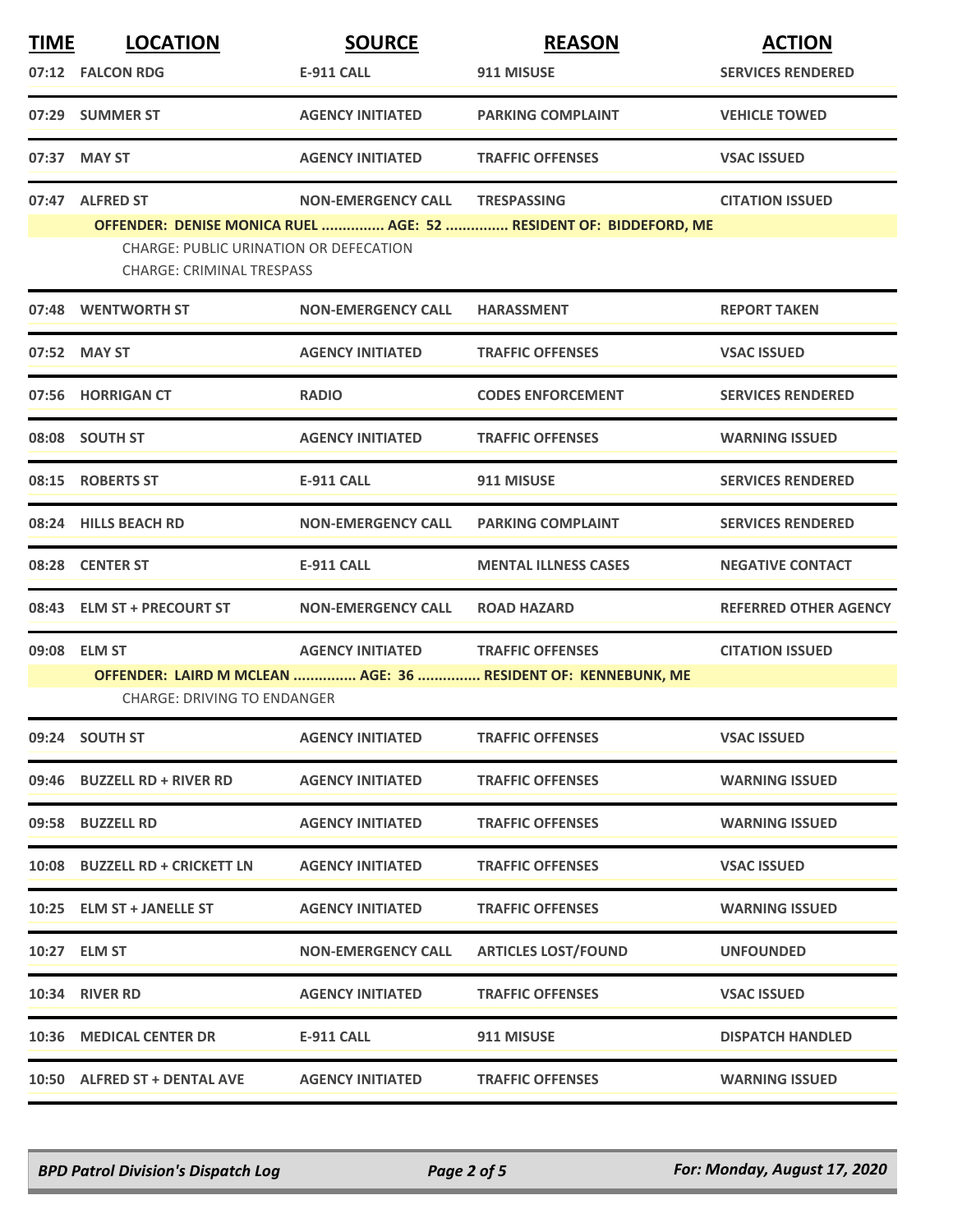| <b>TIME</b> | <b>LOCATION</b>                                    | <b>SOURCE</b>             | <b>REASON</b>                 | <b>ACTION</b>                |
|-------------|----------------------------------------------------|---------------------------|-------------------------------|------------------------------|
|             | 10:52 LONG AVE                                     | <b>E-911 CALL</b>         | 911 MISUSE                    | <b>NEGATIVE CONTACT</b>      |
|             | 10:55 SOUTH ST                                     | <b>AGENCY INITIATED</b>   | <b>TRAFFIC OFFENSES</b>       | <b>WARNING ISSUED</b>        |
|             | 11:02 MAY ST                                       | <b>AGENCY INITIATED</b>   | <b>TRAFFIC OFFENSES</b>       | <b>VSAC ISSUED</b>           |
|             | 11:12 POOL ST + KYLE LN                            | <b>AGENCY INITIATED</b>   | <b>TRAFFIC OFFENSES</b>       | <b>WARNING ISSUED</b>        |
|             | 11:22 PRECOURT ST + LANDRY ST                      | <b>AGENCY INITIATED</b>   | <b>TRAFFIC OFFENSES</b>       | <b>VSAC ISSUED</b>           |
|             | 11:33 SOUTH ST                                     | <b>NON-EMERGENCY CALL</b> | <b>MENTAL ILLNESS CASES</b>   | <b>TRANSPORT TO HOSPITAL</b> |
|             | 11:53 SOUTH ST                                     | <b>AGENCY INITIATED</b>   | <b>TRAFFIC OFFENSES</b>       | <b>WARNING ISSUED</b>        |
|             | 11:54 ELM ST                                       | <b>WALK-IN AT STATION</b> | <b>FRAUD / SCAM</b>           | <b>REPORT TAKEN</b>          |
|             | 11:59 ALFRED ST                                    | <b>AGENCY INITIATED</b>   | <b>PAPERWORK</b>              | <b>NEGATIVE CONTACT</b>      |
|             | 12:05 MAIN ST                                      | <b>AGENCY INITIATED</b>   | <b>TRAFFIC OFFENSES</b>       | <b>WARNING ISSUED</b>        |
|             | <b>12:10 MAIN ST</b>                               | <b>AGENCY INITIATED</b>   | <b>TRAFFIC OFFENSES</b>       | <b>NO ACTION REQUIRED</b>    |
|             | 12:26 WEST ST + GUINEA RD                          | <b>AGENCY INITIATED</b>   | <b>TRAFFIC OFFENSES</b>       | <b>WARNING ISSUED</b>        |
|             | 12:39 POOL ST + HEDLEY REYNOLDS W AGENCY INITIATED |                           | <b>TRAFFIC OFFENSES</b>       | <b>WARNING ISSUED</b>        |
|             | 12:41 WASHINGTON ST                                | <b>NON-EMERGENCY CALL</b> | <b>CHECK WELFARE</b>          | <b>SERVICES RENDERED</b>     |
|             | 12:42 HILL ST                                      | <b>AGENCY INITIATED</b>   | <b>TRAFFIC OFFENSES</b>       | <b>VSAC ISSUED</b>           |
|             | 12:43 WENTWORTH ST                                 | <b>NON-EMERGENCY CALL</b> | <b>CIVIL COMPLAINT</b>        | <b>CIVIL COMPLAINT</b>       |
|             | 13:00 HILL ST                                      | <b>AGENCY INITIATED</b>   | <b>TRAFFIC OFFENSES</b>       | <b>WARNING ISSUED</b>        |
|             | <b>13:08 HILL ST</b>                               | <b>AGENCY INITIATED</b>   | <b>TRAFFIC OFFENSES</b>       | <b>WARNING ISSUED</b>        |
|             | 13:14 BEACH HOUSE LN                               | <b>NON-EMERGENCY CALL</b> | <b>SHARK SIGHTING</b>         | <b>SERVICES RENDERED</b>     |
|             | 13:23 HILL ST                                      | <b>AGENCY INITIATED</b>   | <b>TRAFFIC OFFENSES</b>       | <b>VSAC ISSUED</b>           |
|             | 13:25 ALFRED ST                                    | <b>NON-EMERGENCY CALL</b> | <b>INFORMATION</b>            | <b>REPORT TAKEN</b>          |
|             | 13:32 ALFRED ST                                    | <b>WALK-IN AT STATION</b> | <b>COURT ORDERED CHECK IN</b> | <b>DISPATCH HANDLED</b>      |
|             | 13:33 ALFRED ST + DENTAL AVE                       | <b>AGENCY INITIATED</b>   | <b>TRAFFIC OFFENSES</b>       | <b>WARNING ISSUED</b>        |
|             | <b>13:50 WENTWORTH ST</b>                          | <b>NON-EMERGENCY CALL</b> | <b>HARASSMENT</b>             | <b>NO ACTION REQUIRED</b>    |
|             | 13:54 MAYFLOWER DR                                 | <b>NON-EMERGENCY CALL</b> | <b>CHECK WELFARE</b>          | <b>SERVICES RENDERED</b>     |

*BPD Patrol Division's Dispatch Log Page 3 of 5 For: Monday, August 17, 2020*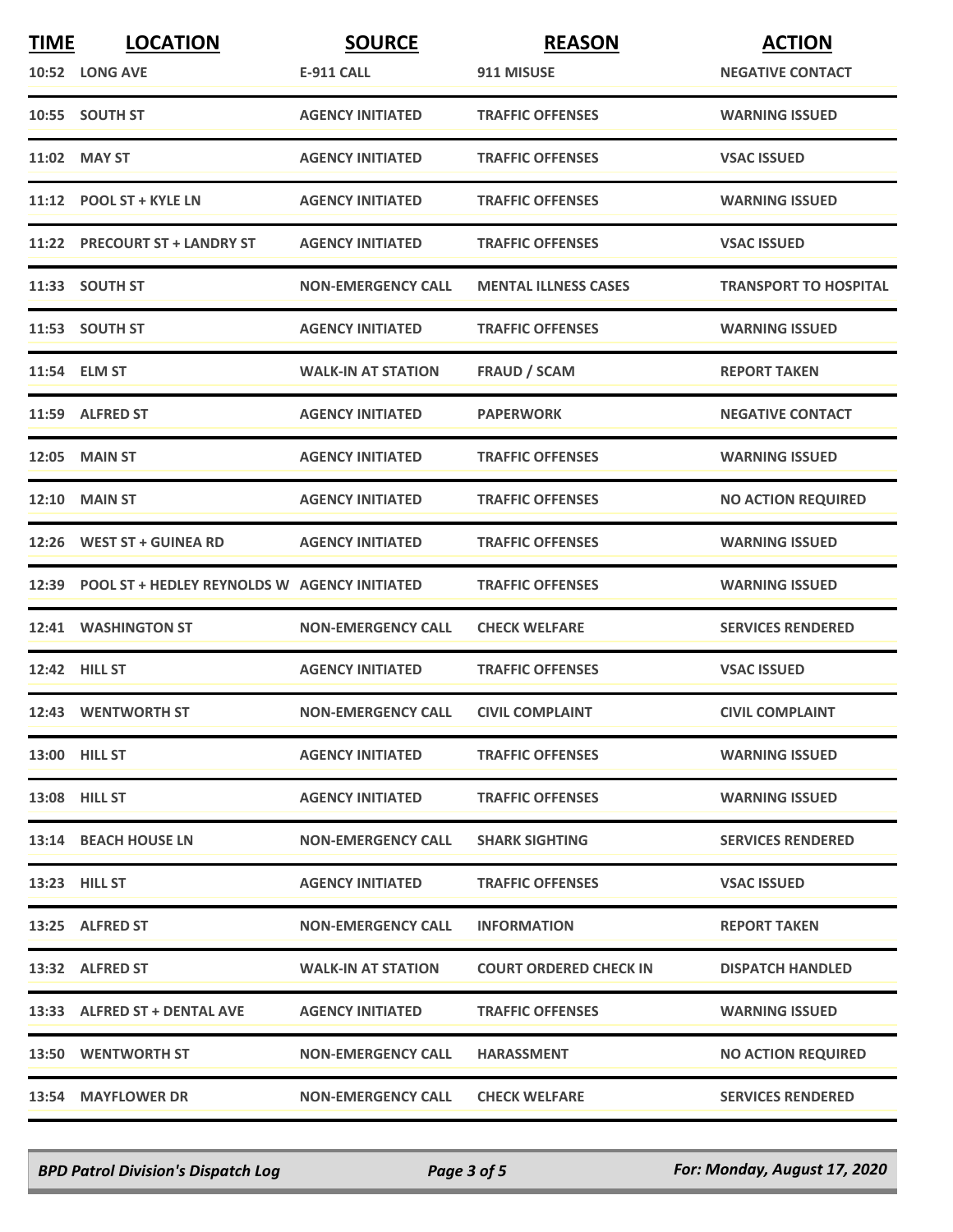| <b>TIME</b> | <b>LOCATION</b>            | <b>SOURCE</b>                                        | <b>REASON</b>                                                          | <b>ACTION</b>             |
|-------------|----------------------------|------------------------------------------------------|------------------------------------------------------------------------|---------------------------|
|             | 14:08 WENTWORTH ST         | <b>NON-EMERGENCY CALL</b>                            | <b>CIVIL COMPLAINT</b>                                                 | <b>NO ACTION REQUIRED</b> |
|             | 14:11 ELM ST               | <b>NON-EMERGENCY CALL</b>                            | <b>ALL OTHER</b>                                                       | <b>NO ACTION REQUIRED</b> |
|             | 14:28 BRADBURY ST          | <b>NON-EMERGENCY CALL</b>                            | <b>PARKING COMPLAINT</b>                                               | <b>SERVICES RENDERED</b>  |
|             | 14:42 PIKE ST              | <b>NON-EMERGENCY CALL</b>                            | <b>ARTICLES LOST/FOUND</b>                                             | <b>SERVICES RENDERED</b>  |
|             | 15:07 BARRA RD             | <b>NON-EMERGENCY CALL</b>                            | <b>ASSIST OTHER AGENCY</b>                                             | <b>CITATION ISSUED</b>    |
|             |                            | CHARGE: OPERATING AFTER HABITUAL OFFENDER REVOCATION | OFFENDER: JOSHUA DAVID ISRAEL COPELAND  AGE: 31  RESIDENT OF: SACO, ME |                           |
|             | 15:09 PIKE ST              | <b>NON-EMERGENCY CALL</b>                            | <b>DRUG</b>                                                            | <b>NEGATIVE CONTACT</b>   |
|             | 15:59 HILL ST              | <b>NON-EMERGENCY CALL</b>                            | <b>ARTICLES LOST/FOUND</b>                                             | <b>SERVICES RENDERED</b>  |
|             | <b>16:00 ANDREWS RD</b>    | <b>E-911 CALL</b>                                    | 911 MISUSE                                                             | <b>DISPATCH HANDLED</b>   |
|             | 16:15 ALFRED ST            | <b>WALK-IN AT STATION</b>                            | <b>ASSIST CITIZEN</b>                                                  | <b>NO ACTION REQUIRED</b> |
|             | 16:24 PIERSONS LN          | <b>NON-EMERGENCY CALL</b>                            | <b>PARKING COMPLAINT</b>                                               | <b>UNFOUNDED</b>          |
|             | <b>16:28 WASHINGTON ST</b> | <b>AGENCY INITIATED</b>                              | <b>CHECK WELFARE</b>                                                   | <b>SERVICES RENDERED</b>  |
|             | 16:39 PLYMOUTH DR          | <b>E-911 CALL</b>                                    | <b>CHECK WELFARE</b>                                                   | <b>SERVICES RENDERED</b>  |
|             | 16:58 SHOPS WAY            | E-911 CALL                                           | 911 MISUSE                                                             | <b>NO ACTION REQUIRED</b> |
|             | 17:22 DALE CIR             | <b>NON-EMERGENCY CALL</b>                            | <b>ASSAULT</b>                                                         | <b>REPORT TAKEN</b>       |
|             | 17:38 HILLS BEACH RD       | <b>NON-EMERGENCY CALL</b>                            | <b>ANIMAL COMPLAINT</b>                                                | <b>DISPATCH HANDLED</b>   |
|             | 17:51 GRAHAM ST            | <b>E-911 CALL</b>                                    | <b>DRUG</b>                                                            | <b>NEGATIVE CONTACT</b>   |
|             | 18:44 WEST ST              | <b>AGENCY INITIATED</b>                              | <b>TRAFFIC OFFENSES</b>                                                | <b>VSAC ISSUED</b>        |
|             | 18:45 HORRIGAN CT          | <b>NON-EMERGENCY CALL</b>                            | <b>ASSIST CITIZEN</b>                                                  | <b>SERVICES RENDERED</b>  |
|             | 18:53 PIKE ST              | <b>E-911 CALL</b>                                    | 911 MISUSE                                                             | <b>NO ACTION REQUIRED</b> |
|             | 19:07 MARINER WAY          | E-911 CALL                                           | 911 MISUSE                                                             | <b>DISPATCH HANDLED</b>   |
|             | 19:44 BIRCH ST             | <b>NON-EMERGENCY CALL</b>                            | <b>ARTICLES LOST/FOUND</b>                                             | <b>SERVICES RENDERED</b>  |
|             | 19:46 SOUTH ST + MAY ST    | <b>AGENCY INITIATED</b>                              | <b>TRAFFIC OFFENSES</b>                                                | <b>WARNING ISSUED</b>     |
|             | 19:49 CHADWICK PL          | <b>NON-EMERGENCY CALL</b>                            | <b>DISTURBANCE / NOISE</b>                                             | <b>REPORT TAKEN</b>       |
|             | 19:52 WESTERN AVE          | E-911 CALL                                           | <b>CIVIL COMPLAINT</b>                                                 | <b>SERVICES RENDERED</b>  |

*BPD Patrol Division's Dispatch Log Page 4 of 5 For: Monday, August 17, 2020*